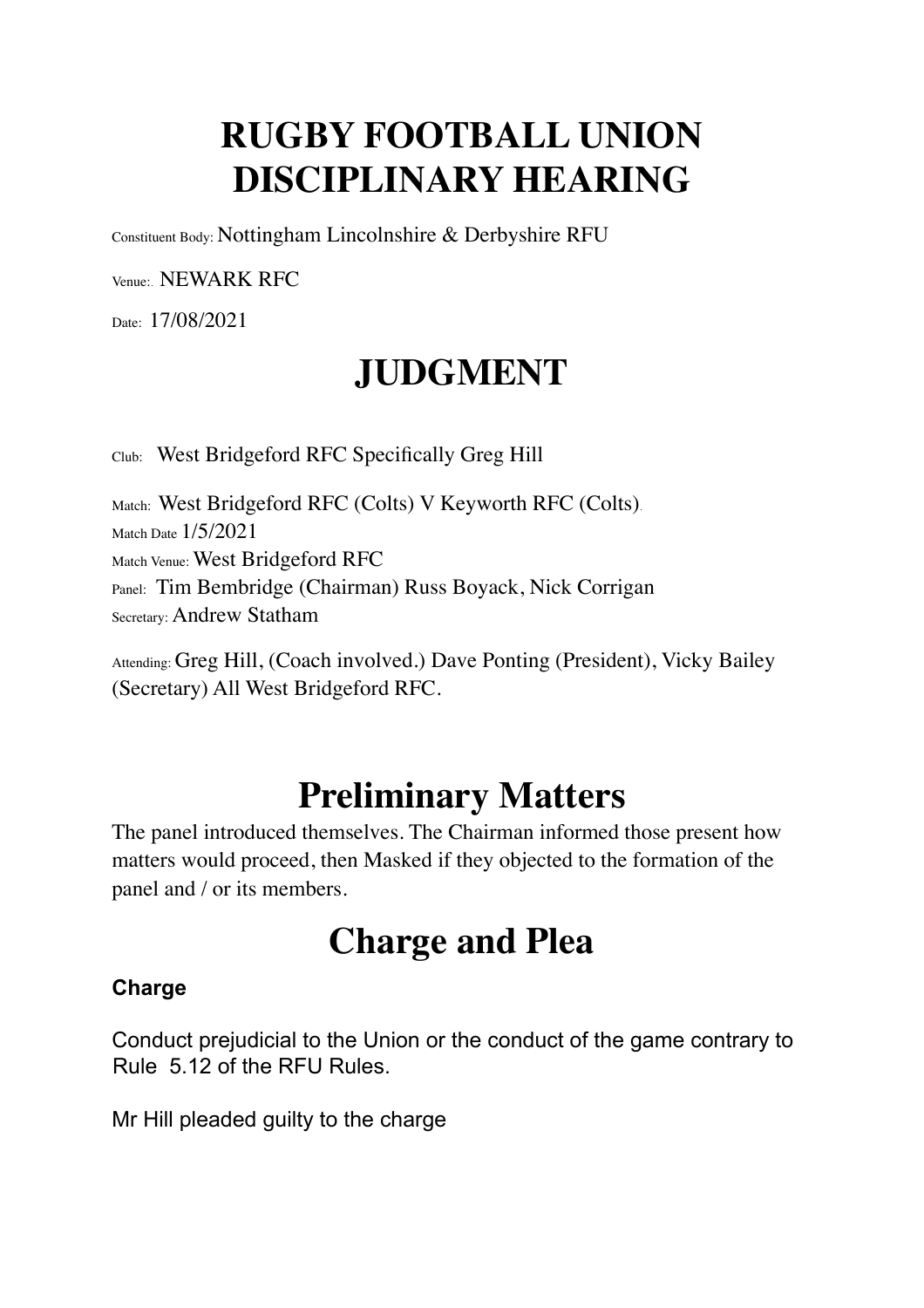#### **Particulars of Offence**

In the match between West Bridgeford RFC U17's/Colts and Keyworth RFC U17's/Colts played on Friday 14th May 2021, Greg Hill acted in such a way during the course of the match that the referee was forced to ask him to relinquish touch judge duties and leave the field of play. It is further alleged that he verbally abused the referee when asked to leave the side line and sit in his car. As a result of his actions and those of other spectators/players/club members, which are subject to a separate charge, the referee was forced to abandon the game late in the fourth quarter.

#### **Examination of events**

We undertook an assessment of Mr. Hills conduct:-

- a) The panel spoke to the referee (a young match official) before the hearing, not wishing to put him through a "hearing" style cross examination. Hayden Cottel remembered the incident well and spoke clearly of his recollection of the evening. He was certain the words used in his report were uttered exactly as his written report. As such his evidence was taken as a factual account of the incident.
- b) Mr Hill was apologetic from the start but equally certain he did not utter the words written in the report. He did acknowledge he should have been supporting the referee once he took the touch judges flag and NOT coaching his team. These are two entirely separate roles that should never be undertaken by the same person.
- c) The panel accepted that Mr Hill had genuine concerns for his players safety, it is alleged there was a number of high or dangerous tackles. However Mr Hill now agrees he should have approached the referee in a different way and manner, most probably through his captain on the field, or other coaches. He was the touch judge and as such should have been supporting the referee.
- d) Once asked to leave the field Mr Hill, (as a hugely experienced player, coach & administrator of the game,) should have done so without question, quickly and apologetically. He should have discretely asked another coach to look after his team and raise concerns in the appropriate manner.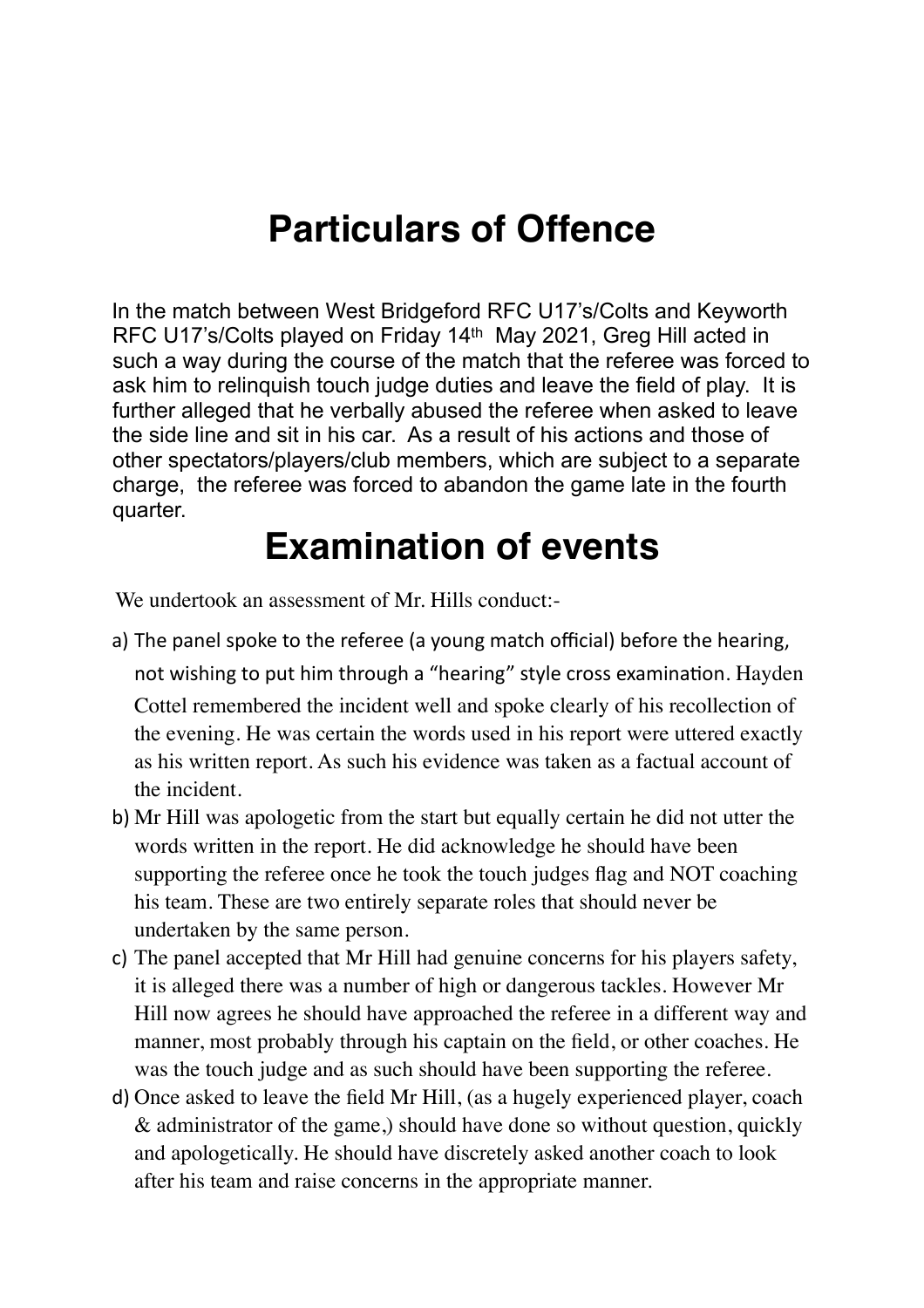e) Without contradicting our thoughts mentioned in a) there was sufficient doubts as to the exact words, distances and persons involved. That apart the incident was a clear matter of match official abuse from someone who "should know better" and who should be demonstrating a far better example to his young, impressionable team.

## **Aggravating Features**

NLD have successfully requested that all matters involving match official abuse are automatically aggravated by 2 weeks. That apart now other aggravating matters were present.

#### **Mitigating Factors**

Mr Hill has many involvements in our game, he has coached for many years at numerous levels, he continues to coach age group teams for his club. He is putting a lot of work back into the game. He continues to play as well.

#### **Decision**

1. The Panel found Mr Hill guilty of the 5-12 charge

# **Sanction**

The panel decide the sanction would be one of multiple folds

A ban from the touchline of any game he would normally coach. This is for 6 weeks, reduced by 50% due to mitigation to 3 weeks then aggravated by 2 weeks (as above). A total of 5 weeks.

For the benefit of clarity, this is not a playing ban, Mr Hill can continue playing. Also it is not a ban from his club ( By NLD Discipline, the club can do as they wish in this regard). Mr Hill can continue to bring his son to games and watch him, BUT ONLY FROM A DISTANCE.

In addition, Mr Hill is to:

1 successfully complete( and provide proof to NLD discipline secretary) a referees course.

2 Compose and present a presentation on how he'd failed to meet the games expectations on the day in question, what he's learnt from the incident, his